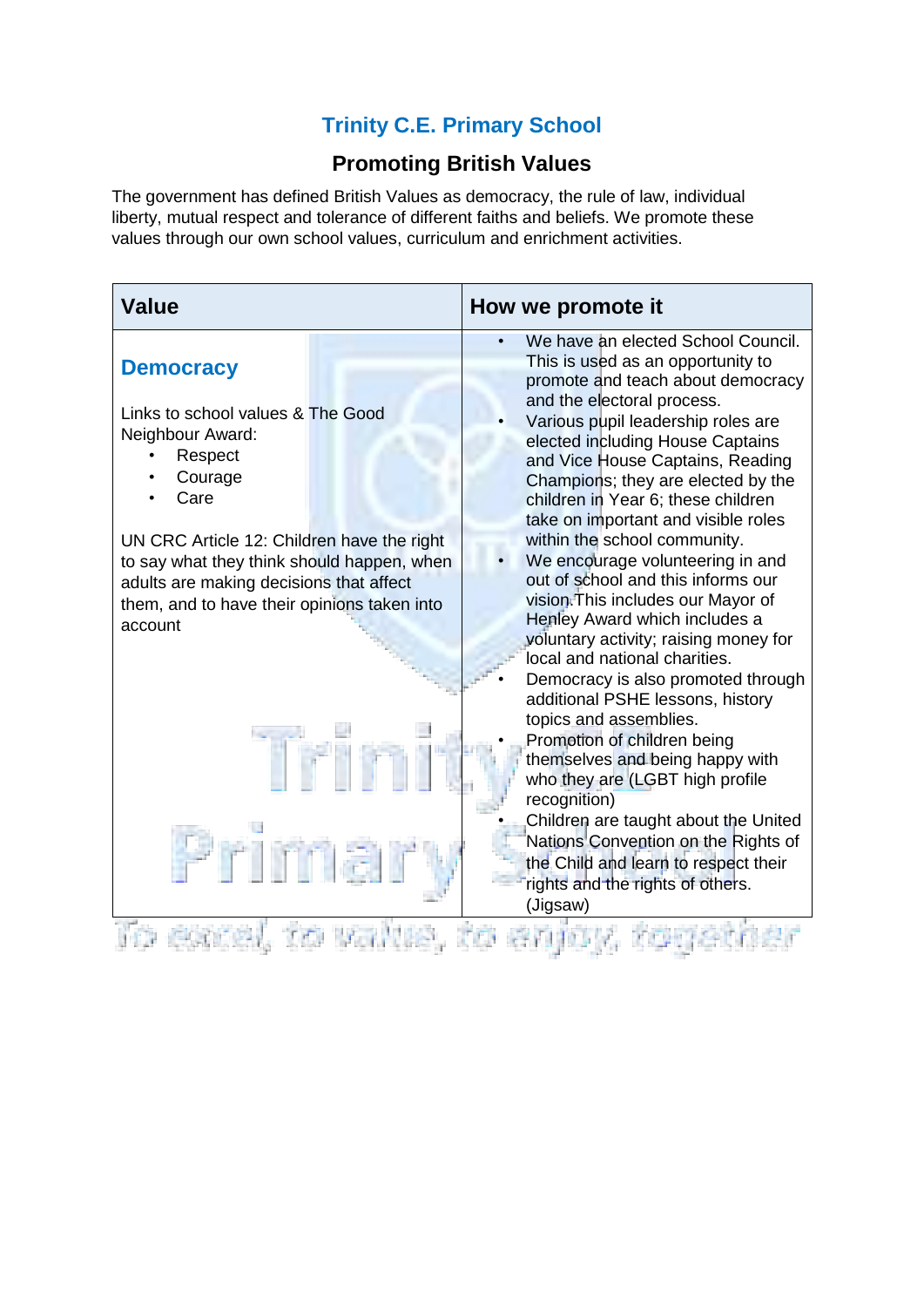## **The Rule of Law**

Links to school values & The Good Neighbour Award:

- Respect
- **Courage**
- Care

UN CRC Article 19: Governments should ensure that children are properly cared for, and protect them from violence, abuse and neglect by their parents, or anyone else who looks after them

- We have high expectations about pupil conduct and this is reflected in our Behaviour Policy. There are no rewards for doing what is expected, but good behaviour and consistent demonstration of our values is recognised through such things as 'Star of the Week' certificates, postcards home and The Good Neighbour Award.
- Through our school values, class charters and The Good Neighbour Award children are taught how to earn trust and respect and supported to develop a strong sense of morality; knowing right from wrong and doing the right thing even when it's difficult.
- The local police officer / PCSO visit the school to talk to the children.
- When relevant we work closely with the local authority about specific behaviour concerns such as the Behaviour Support Team (OXSIT).
- Visits from other authorities such as the Road Safety Team, Fire Service and Ambulance are regular features in our calendar and help reinforce the message of the consequences if rules are broken.
	- Children are taught about the United Nations Convention on the Rights of the Child and learn to respect their rights and the rights of others (Jigsaw)

To excel, to value, to enfoy, together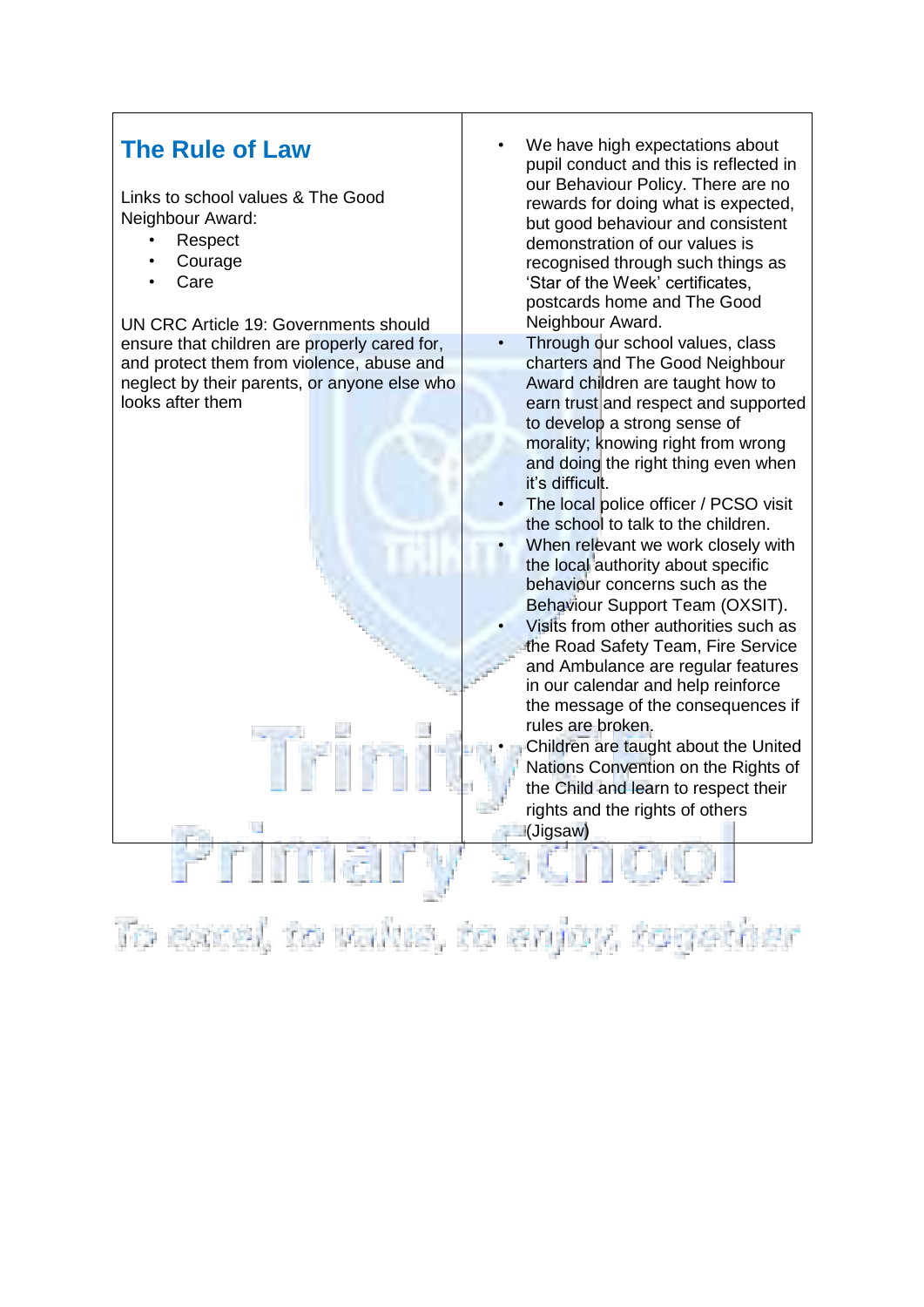| <b>Value</b>                                                                                                                                                                                                                                                                                                                                                                                                                                                                                       | How we promote it                                                                                                                                                                                                                                                                                                                                                                                                                                                                                                                                                                                                                                                                                                                                                                                                                                                                                                                                                           |
|----------------------------------------------------------------------------------------------------------------------------------------------------------------------------------------------------------------------------------------------------------------------------------------------------------------------------------------------------------------------------------------------------------------------------------------------------------------------------------------------------|-----------------------------------------------------------------------------------------------------------------------------------------------------------------------------------------------------------------------------------------------------------------------------------------------------------------------------------------------------------------------------------------------------------------------------------------------------------------------------------------------------------------------------------------------------------------------------------------------------------------------------------------------------------------------------------------------------------------------------------------------------------------------------------------------------------------------------------------------------------------------------------------------------------------------------------------------------------------------------|
|                                                                                                                                                                                                                                                                                                                                                                                                                                                                                                    |                                                                                                                                                                                                                                                                                                                                                                                                                                                                                                                                                                                                                                                                                                                                                                                                                                                                                                                                                                             |
| <b>Individual Liberty</b><br>Links to school values & The Good<br>Neighbour Award:<br>Respect<br>Care<br>Courage<br>UN CRC Article 31: All children have a right<br>to relax and play, and to join in a wide range<br>of activities.<br>UN CRC Article 15: Children have the right<br>to meet together and to join groups and<br>organisations, as long as this does not stop<br>other people from enjoying their rights                                                                           | Children are taught about the United<br>$\bullet$<br>Nations Convention on the Rights of<br>the Child and learn to respect their<br>rights and the rights of others.<br>(Jigsaw)<br>Through our school values and The<br>Good Neighbour Award children are<br>taught about personal responsibility,<br>choices, ambition and aspiration.<br>They are encouraged to take<br>opportunities to follow their interests<br>in art, music, sport etc.<br>Children are taught how to keep<br>themselves safe, including online.<br>This is done through workshops run<br>by the Local Authority and outside<br>organisations such as the NSPCC,<br>as well as through the PSHE and<br>Computing curriculum.<br>Children throughout the school are<br>encouraged to make independent<br>decisions, for example in choice of<br>lunch and playground.<br>We actively participate in anti-<br>bullying week - which we name<br>'Friendship Week' - with activities in<br>all classes. |
| <b>Mutual Respect</b><br>Links to school values & The Good<br>Neighbour Award:<br>Respect<br>ಶು ಇತ<br>Courage<br>Care<br>UN CRC Article 2: The Convention applies<br>to everyone whatever their race, religion,<br>abilities, whatever they think or say and<br>whatever type of family they come from.<br>UN CRC Article 30: Children have a right to<br>learn and use the language and customs of<br>their families, whether these are shared by<br>the majority of people in the country or not | We have high expectations about<br>pupil conduct and this is reflected in<br>our Behaviour Policy and Equal<br>Opportunities Policy.<br>Through our school values and The<br>Good Neighbour Award, children are<br>taught to respect each other; to be<br>cooperative and collaborative; to be<br>supportive and to be understanding<br>of differences.<br>Children earn House<br>Points/Dojos for behaviour as well as<br>for effort and achievement.<br>Play leaders and Peer<br>Mentors from Year 6 receive training<br>to support the play and emotional<br>wellbeing of children across the<br>school.                                                                                                                                                                                                                                                                                                                                                                 |